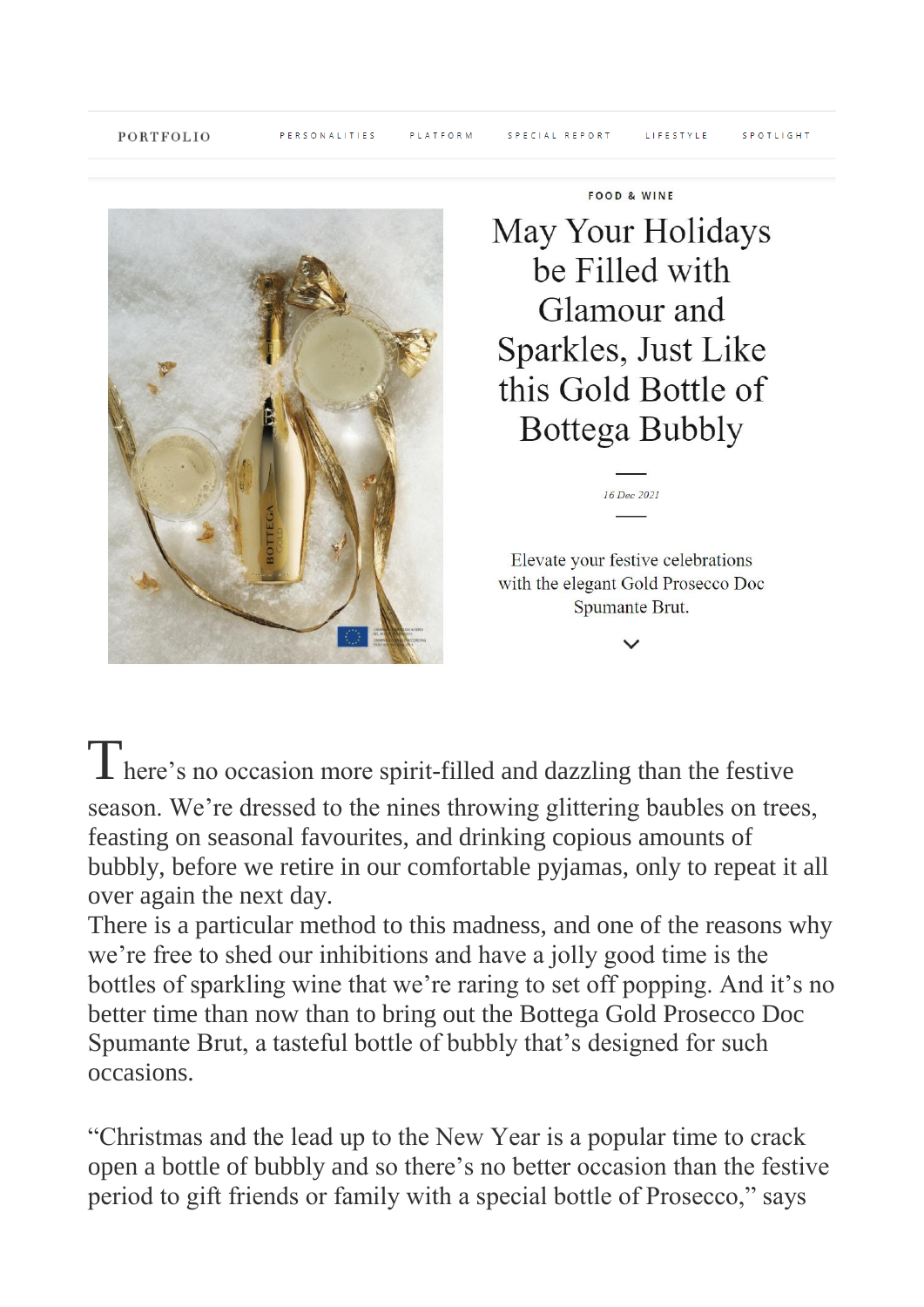Sandro Bottega, Owner and Managing Director of Bottega Spa. "With an elegant taste and original gold coloured bottle to match, Bottega Gold is the perfect drink to indulge in and share with loved ones this December."



Already, the aurous bottle itself is an aesthetic piece. Its curved silhouette is covered head to toe in gold, with a 'B' embossed on the shoulder.

Within its confines is the matching straw yellow liquid with "persistent *perlage*" that together comprise light and refreshing notes. On the nose, one would pick up green fruits (green apples and pears) and citrus, coupled with floral notes. The tasting notes also include